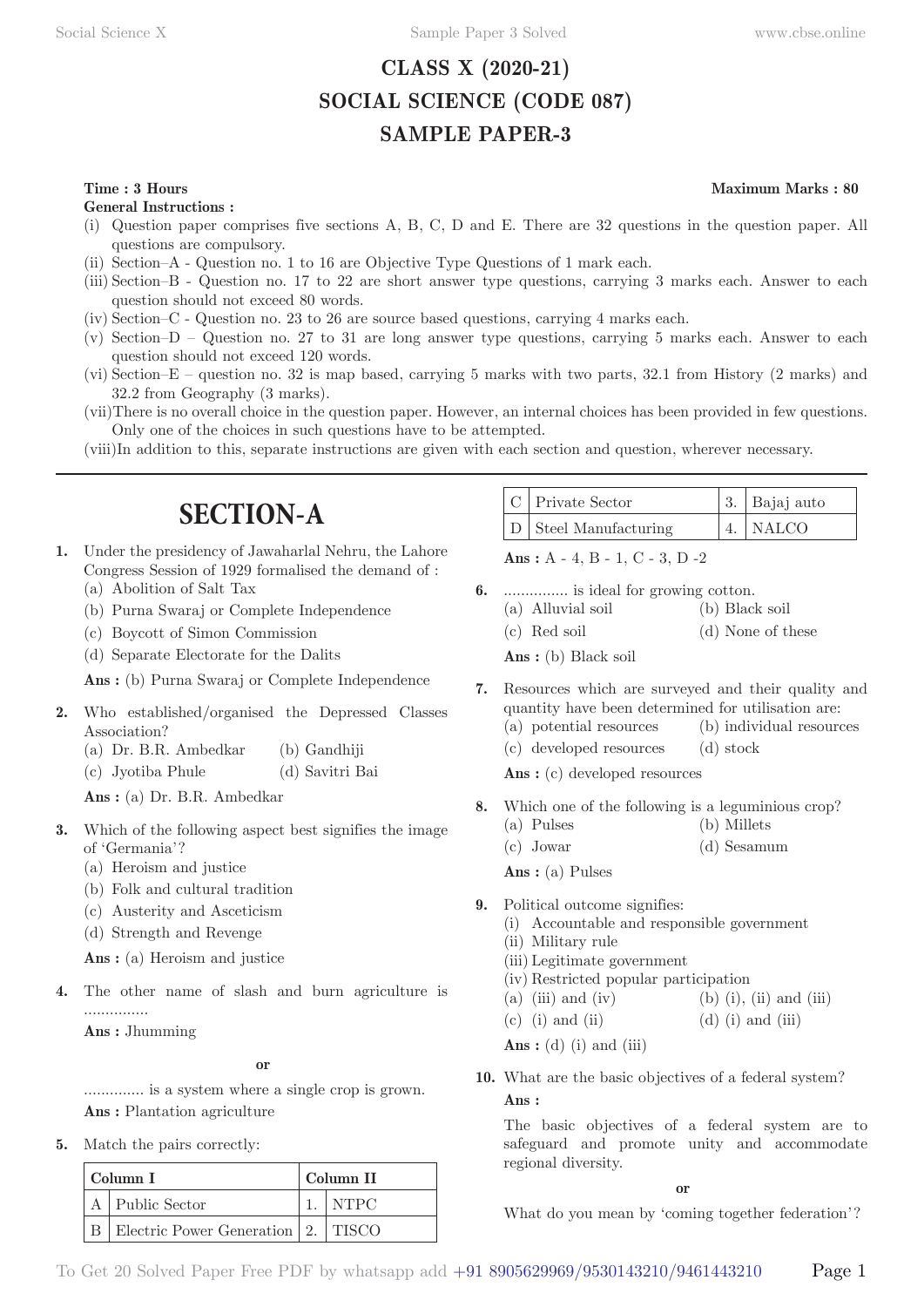#### **Ans :**

It is a federation which comes into existence when several independent states come together to form a new union. The USA is an example.

**11.** Define Union list.

**Ans :** 

Union list includes subjects of national importance like defence, foreign affairs, banking, communication and currency.

**or**

Which tier of government has the power to run union territories?

#### **Ans :**

Union/Central government or the first tier of the federal structure has the power to run union territories.

**12.** Read the given data and find out which language has the highest proportion of speakers:

| Language   | Proportion<br>of Speakers<br>$(\%)$ | Language | Proportion<br>of Speakers<br>$(\%)$ |
|------------|-------------------------------------|----------|-------------------------------------|
| Assamese   | 1.28                                | Oriya    | 3.21                                |
| Bodo       | 0.13                                | Punjabi  | 2.83                                |
| Dogri      | 0.22                                | Tamil    | 5.91                                |
| Kannada    | 3.69                                | Telugu   | 7.19                                |
| Malayalam  | 3.21                                | Urdu     | 5.01                                |
| Urdu<br>(a |                                     | Telugu   |                                     |

(c) Kannada (d) Tamil

**Ans :** (b) Telugu

**13.** Read the information given below and select the correct option:

A shoe manufacturer, M. Salim has to make a payment to the leather supplier, Prem and writes a cheque for a specific amount. This means that the shoe manufacturer instructs his bank to pay this amount to the leather supplier. The leather supplier takes this cheque, and deposits it in his own account in the bank. The money is transferred from one bank account to another bank account in a couple of days. The transaction is complete without any payment of cash.

How are cheques beneficial against demand deposits?

- (a) DDs share the essential features of money.
- (b) Cheques are linked to the working of modern banking system.
- (c) There is direct settlement of payments without the use of cash.
- (d) Cheques are the best means of payment against deposits.

Ans : (c) There is direct settlement of payments without the use of cash.

**or**

Identify what happens after the transaction between Salim and Prem:

(a) Salim's balance in his bank account increases and Prem's balance increases.

- (b) Salim's balance decreases and Prem's balance increases.
- (c) Salim's balance increases and Prem's balance decreases.
- (d) Salim's balance decreases and Prem's balance also decreases.

Ans: (b) Salim's balance decreases and Prem's balance increases.

- **14.** A situation in which more persons are employed on a job than are optimally required is:
	- (a) Structural unemployment
	- (b) Disguised unemployment
	- (c) Cyclical unemployment
	- (d) Seasonal unemployment

**Ans :** (b) Disguised unemployment

- **15.** HDI stands for 'Human Development Index' that focuses on:
	- (a) life expectancy
	- (b) gross enrolment ratio for three levels of schooling
	- (c) national income
	- (d) All of the above

**Ans :** (d) All of the above

**16.** In the question given below, there are two statements marked as Assertion (A) and Reason (R). Read the statements and choose the correct code:

**Assertion :** Different persons have different developmental goals.

**Reason :** Our society consists of both rich and poor people. Thus, development for rich persons may not be the development for the poor.

- (a) Both A and R are true and R is the correct explanation of A.
- (b) Both A and R are true but R is not the correct explanation of A.
- (c) A is true but R is false.
- (d) A is false but R is true.

Ans : (a) Both A and R are true and R is the correct explanation of A.

## **SECTION-B**

**17.** Explain any three features of the 'Nation State' that emerged in Europe in the 20th century.

#### **Ans :**

The nation states of the 20th century wanted to give their nations an identity. They did this in the following manner:

- (i) Nations were personified, i.e., they represented their country as a person with certain characteristics that identified their nations.
- (ii) Nations were portrayed as a female figure with certain qualities but it did not represent any real or particular woman.
- (iii) Artists personified France as 'Marianne' and Germans personified their country as 'Germania'.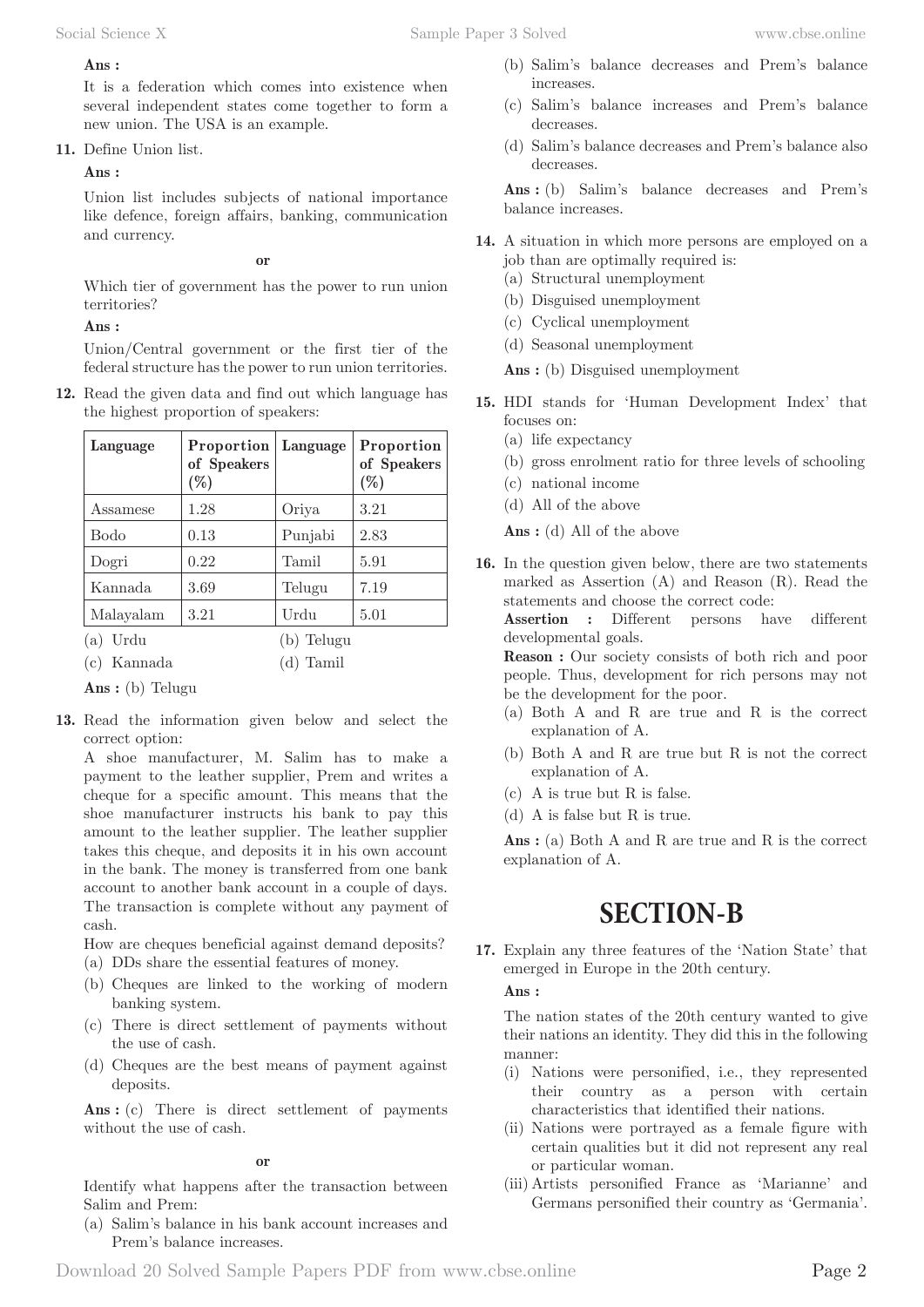**18.** 'The plantation workers in Assam had their own understanding of Mahatma Gandhi and the notion of Swaraj.' Support the statement with arguments.

#### **Ans :**

The given statement can be supported by the following arguments:

- (i) For plantation workers in Assam, freedom meant right to move freely in and out of the confined space in which they were enclosed and to retain a link with the native village.
- (ii) When they heard of the Non-cooperation Movement, thousands of workers left the plantations and headed home.
- (iii) They believed that Gandhi Raj meant that they would be given land in their own villages. But, due to steamer and railway strike, thousands were stranded on the way.

#### **or**

Why and how did Mahatma Gandhi use Satyagraha to fight against injustice and denial of rights?

#### **Ans :**

Mahatma Gandhi used Satyagraha to fight against injustice and denial of rights in the following ways:

- (i) Mahatma Gandhi successfully fought the racist regime with a novel method of mass agitation which he named as Satyagraha.
- (ii) The idea of Satyagraha emphasised the power of truth and the need to search for truth. He suggested that if the cause was true and against injustice, then physical force was not necessary to fight the oppressor.
- (iii) Gandhiji travelled to Champaran in Bihar to inspire the peasants to struggle against the oppressive plantation system.
- (iv) In 1917, Gandhiji organised a Satyagraha to support the peasants of the kheda district of Gujarat. Affected by crop failure and a plague epidemic, the peasants of kheda could not pay revenue and were demanding relaxation in revenue collection.
- **19.** Write the important characteristics of commercial agriculture.

**Ans :** 

The important characteristics of commercial agriculture are as follows:

- (i) Commercial agriculture is crop selective and aim for industrial inputs.
- (ii) It is undertaken to earn profits.
- (iii) In this form of farming, a single crop is grown on a large area.
- (iv) The production is undertaken mainly for the market or for exports.
- (v) It uses higher doses of modern inputs such as high yielding variety seeds, chemical fertilisers, insecticides, etc. to increase productivity.
- (vi) It induces development activities in transport, connectivity and processing industries.
- **20.** What is meant by regional political party? State the conditions required to be recognised as a regional political party.

#### **Ans :**

Parties which are actively involved in state politics are referred to as regional political parties.

The conditions required to be recognised as a regional political party are:

- (i) It should secure atleast 6% votes in State Legislative Assembly.
- (ii) It should win atleast two seats in State legislative Assembly.

#### **or**

How do political parties help in the formation of public opinion? Explain.

#### **Ans :**

Political parties help in the formation of public opinion in the following ways:

- (i) The parties have lakhs of members and activists who work for the party and on the basis of idealogy of the party.
- (ii) Many pressure groups are the extension of political parties among different sections of the society.
- (iii) The parties also launch movements for the solution of problems faced by the people.
- (iv) The parties also raise and highlight public issues through mass media.
- **21.** "Globalisation and competition among producers has been of advantage to the consumers." Give arguments in support of this statement.

#### **Ans :**

The following arguments support the given statement:

- (i) There is a greater choice for the consumers.
- (ii) The quality of goods has been improved.
- (iii) Prices of several products have been reduced.
- (iv) Consumers are now able to enjoy a better life.
- (v) Services of top Indian companies have been benefitted from the increased competition.
- (vi) They have invested in newer technology and production methods and have raised their production standards.
- **22.** Distinguish between foreign trade and foreign investment.

#### **Ans :**

Difference between foreign trade and foreign investment:

| S.No. |                   | Basis of Foreign Trade                                                                   | Foreign                                                                                                                                                             |
|-------|-------------------|------------------------------------------------------------------------------------------|---------------------------------------------------------------------------------------------------------------------------------------------------------------------|
|       | <b>Difference</b> |                                                                                          | Investment                                                                                                                                                          |
| 1.    | Concept           | $\frac{1}{2}$ buying and<br>and<br>services<br>between two or $\vert$<br>more countries. | Foreign trade $ F \circ r e i g n$<br>means the linvestment<br>means 'direct<br>selling of goods   investment'<br>by foreign<br>companies<br>in other<br>countries. |
| 2.    | Objective         | The main<br>objective is to<br>earn profit and<br>excel global<br>market.                | The<br>main<br>objective is<br>to generate<br>returns in long<br>term.                                                                                              |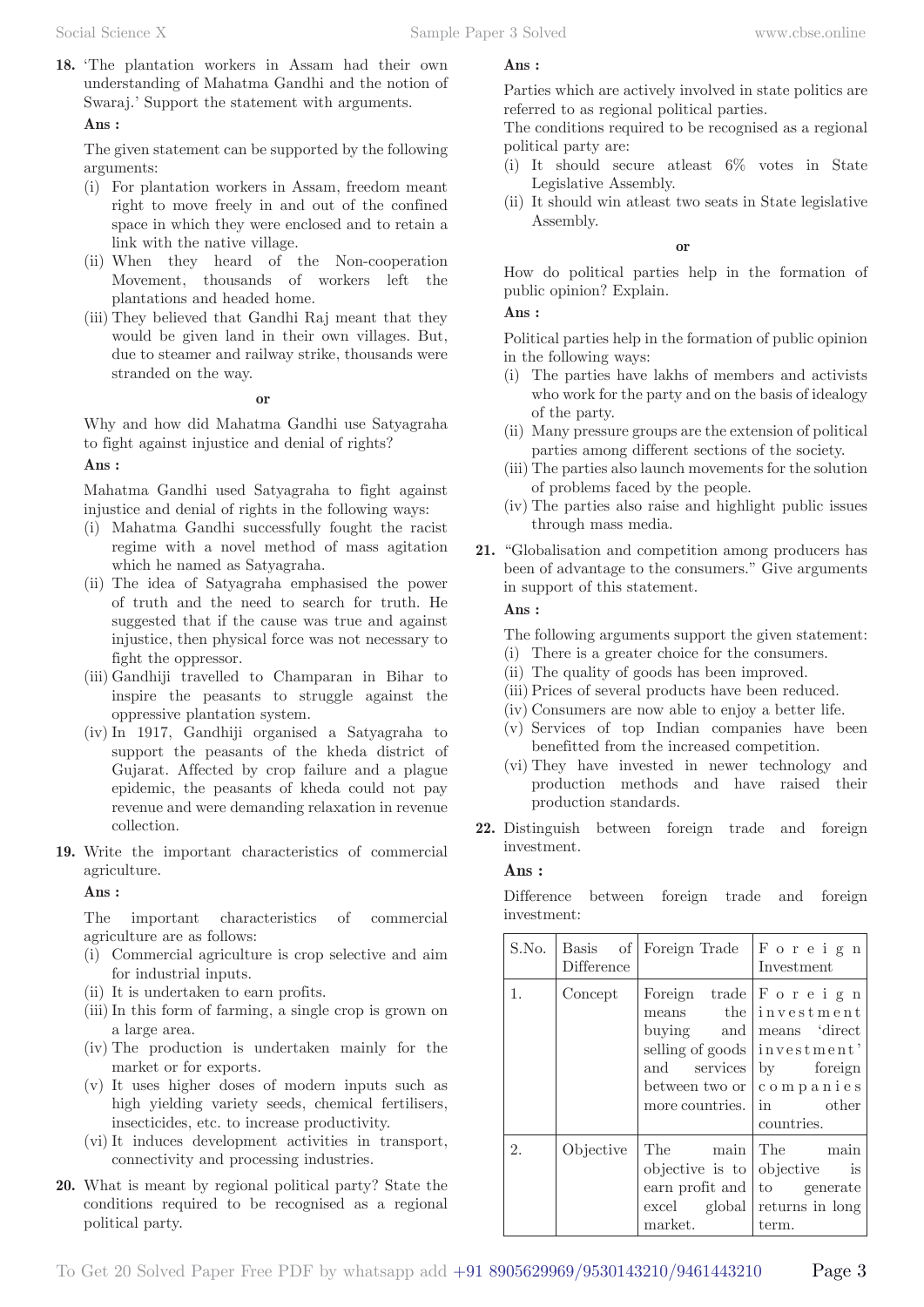| 3. | Effect |                        |  | It results in $It$ promotes |
|----|--------|------------------------|--|-----------------------------|
|    |        |                        |  | $\cosh$ necting the process |
|    |        |                        |  | the markets of industriali- |
|    |        | or integration sation. |  |                             |
|    |        | of markets             |  |                             |
|    |        | in different           |  |                             |
|    |        | countries.             |  |                             |

# **SECTION-C**

**23.** Read the following extract and answer the questions that follows:

Socially and politically, a landed aristocracy was the dominant class on the continent. The members of this class were united by a common way of life that cut across regional divisions. They owned estates in the countryside and also town-houses. They spoke French for purposes of diplomacy and in high society. Their families were often connected by ties of marriage. This powerful aristocracy was, however, numerically a small group. The majority of the population was made up of the peasantry. To the west, the bulk of the land was farmed by tenants and small owners, while in Eastern and Central Europe the pattern of landholding was characterised by vast estates which were cultivated by serfs.

#### **Answer the following MCQs by choosing the most appropriate option:**

- **23.1** Which was the dominant class on the continent of Europe?
- (a) Tenants (b) Small owners

(c) Landed aristocracy (d) High class society

- Ans : (c) Landed aristocracy
- **23.2** What did the majority of population comprised of ?
- (a) Tenants (b) Small owners
- (c) Peasantry (d) Land holders
- **Ans :** (c) Peasantry
- **23.3** The given passage describes the social and political life of this class:
- (a) peasants and small owners
- (b) aristocracy and middle class
- (c) serfs and peasants
- (d) big land owners

Ans : (b) aristocracy and middle class

- **23.4** Aristocratic class used to speak French for the purpose of:
- (a) diplomacy and in high society
- (b) farming on a big land
- (c) reducing regional divisions
- (d) unity among the members

Ans : (a) diplomacy and in high society

**24.** Read the extract and answer the questions that follows:

We have shared our land with the past generations and will have to do so with the future generations too. Ninety five percent of our basic needs for food, shelter and clothing are obtained from land. Human activities have not only brought about degradation of land but have also aggravated the pace of natural forces to cause damage to land. Some human activities such as deforestation, overgrazing, mining and quarrying too have contributed significantly in land degradation.

Mining sites are abandoned, after excavation work is complete, leaving deep scars and traces of over burdening. In states like Jharkhand, Chhattisgarh, M.P. and Odisha, deforestation due to mining have caused severe land degradation. In states like Gujarat, Rajasthan, M.P. and Maharashtra, overgrazing is one of the main reasons for land degradation. In the states like Punjab, Haryana, Western Uttar Pradesh, over irrigation is responsible for land degradation due to water logging leading to increase in salinity and alkalinity in the soil.

#### **Answer the following MCQs by choosing the most appropriate option:**

- **24.1** Most of the basic needs for food, shelter and clothing are obtained from:
- (a) land (b) human activities
- (c) mining (d) land degradation

**Ans :** (a) land

- **24.2** Deforestation due to mining have caused severe land degradation in the state of:
- (a) Jharkhand (b) U.P.
- (c) Punjab (d) Haryana

**Ans :** (a) Jharkhand

- **24.3** Over irrigation is responsible for land degradation due to the following reason:
- (a) deforestation and overgrazing.
- (b) increase in alkalinity of the soil.
- (c) water logging leading to increase in salinity in soil.
- (d) None of the above

Ans : (c) water logging leading to increase in salinity in soil

- **24.4** Human is considered as the main culprit for land degradation because:
- (a) of his excavation work at mining sites.
- (b) of his significant contribution to deforestation.
- (c) he has aggravated the pace of natural forces causing damage to Land.
- (d) All of the above

**Ans :** (d) All of the above

**25.** Read the following passage and answer the question that follows:

Democracy is based on political equality and all individuals have equal right to choose their representative. But along with this (political equality) we can see growing economic inequality among the individuals. A small number of ultra-rich enjoy a highly disproportionate share of wealth and incomes.

Due to this reason, their share in total income of the country is increasing. On the other hand, the income of poor is declining.

Sometimes they (poor) find it difficult to meet their basic needs of life, such as food, clothing, house,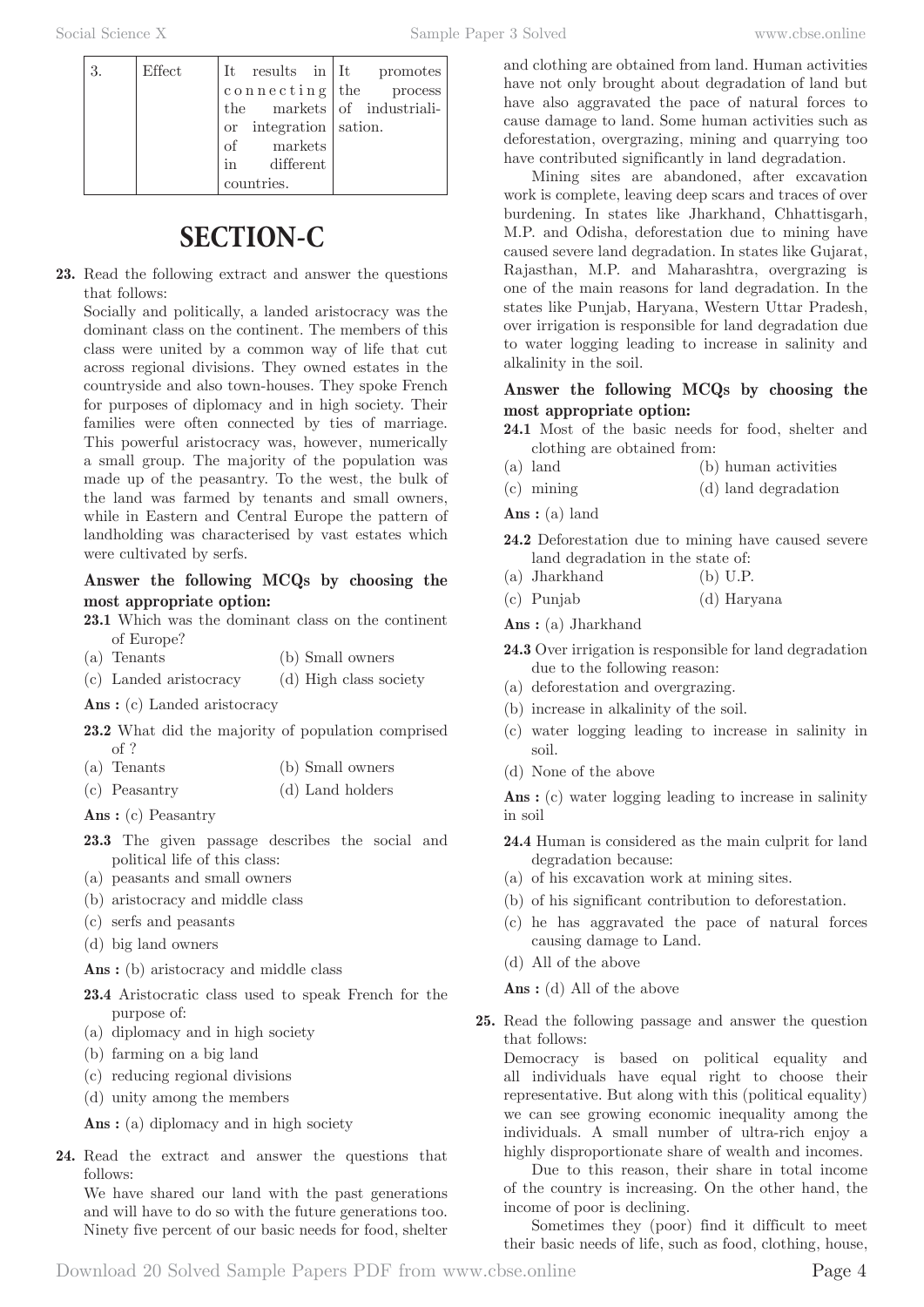education and health. Though poor constitute a large proportion of voters, yet the democratic governments are not keen to take up the question of poverty. The situation is much worse in some other countries.

Like Bangladesh where more than half of its population lives in poverty, even people of poor countries are now dependent on the rich countries for food supplies.

#### **Answer the following MCQs by choosing the most appropriate option:**

**25.1** Democracy is based on:

- (a) political equality and that all individuals have equal rights to choose their representatives.
- (b) the wishes and desires of the people of a country.
- (c) the principles of constitution.
- (d) the foundations of growth and development.

Ans : (a) political equality and that all individuals have equal rights to choose their representatives.

**25.2** Does democracy hold its purposes?

(a) Yes, it holds.

- (b) Sometimes yes, and sometimes no.
- (c) No, it does not.
- (d) The purposes have hit the target.

Ans : (c) No. it does not.

**25.3** What is the present scenario of the society?

- (a) There is equilibrium between the poor and the rich.
- (b) A small number of ultra rich enjoy a highly disproportionate share of wealth and incomes.
- (c) The rich have become the leaders of the nation.
- (d) The income of poor is also increasing.

Ans : (b) A small number of ultra rich enjoy a highly disproportionate share of wealth and incomes.

**25.4** Why are the democratic governments not keen to take up the questions of poverty?

- (a) The governments are under-pressure of big guns and let them do what they like.
- (b) They are not interested in solving such petty matters.
- (c) This is not in their agenda.
- (d) They are insecure and do not want to put hands on aching nerves.

Ans : (a) The governments are under-pressure of big guns and let them do what they like.

**26.** Read the following passage and answer the questions that follows:

Getting a loan from bank is much more difficult than taking loan from informal sources. Absence of collateral security and documentation prevents the poors from getting bank loans.

Self Help Group is a group of people usually belonging to one neighbourhood having same social and economic backgrounds. They meet and save money regularly as per their ability. Members of the group can take small loans from the group itself to meet their needs. The group charges interest less than moneylenders on these loans. After one or two years, if the group is regular in savings, it becomes eligible for

availing loan from the bank. Loan is sanctioned in the name of group and is meant to create self-employment opportunities.

#### **Answer the following MCQs by choosing the most appropriate option:**

- **26.1** What is the most essential requirement for taking loan from informal services?
- (a) Collateral security
- (b) Bribe
- (c) Source from a top officer
- (d) None of the above

Ans : (a) Collateral security

**26.2** SHG is a group of people usually belonging to: (a) the same caste

- (b) nearby villages
- (c) one neighbourhood having some social and economic backgrounds
- (d) different villages

Ans : (c) one neighbourhood having some social and economic backgrounds.

- **26.3** What facilities do the members have who are in the same group?
- (a) They are not given any facility.
- (b) They can take small loans from the group itself to meet their needs.
- (c) They are debarred from the group.
- (d) No facility is given to them.

Ans : (b) They can take small loans from the group itself to meet their needs.

- **26.4** What benefits are there for a SHG that is regular in savings?
- (a) The disputes arise after sometimes.
- (b) They are rewarded by the government.
- (c) They get jobs in government departments.
- (d) They are entitled to raise loan from bank in the name of SHG.

Ans : (d) They are entitled to raise loan from bank in the name of SHG.

## **SECTION-D**

**27.** During the years following the Congress of Vienna (1815), why did the liberal-nationalists go underground? Why the secret societies were formed? Describe their aims and activities with special reference to the activities of Mazzini.

**Ans :** 

After the Congress of Vienna (1815). the liberalnationalists went underground due to fear of repression by the autocratic rulers.

The secret societies were formed in order to train revolutionaries and spread their ideas i.e. to oppose monarchical forms that had been established after the Congress of Vienna and to fight for liberty and freedom.

With reference to the activities of Mazzini, the aims and activities of the secret societies were: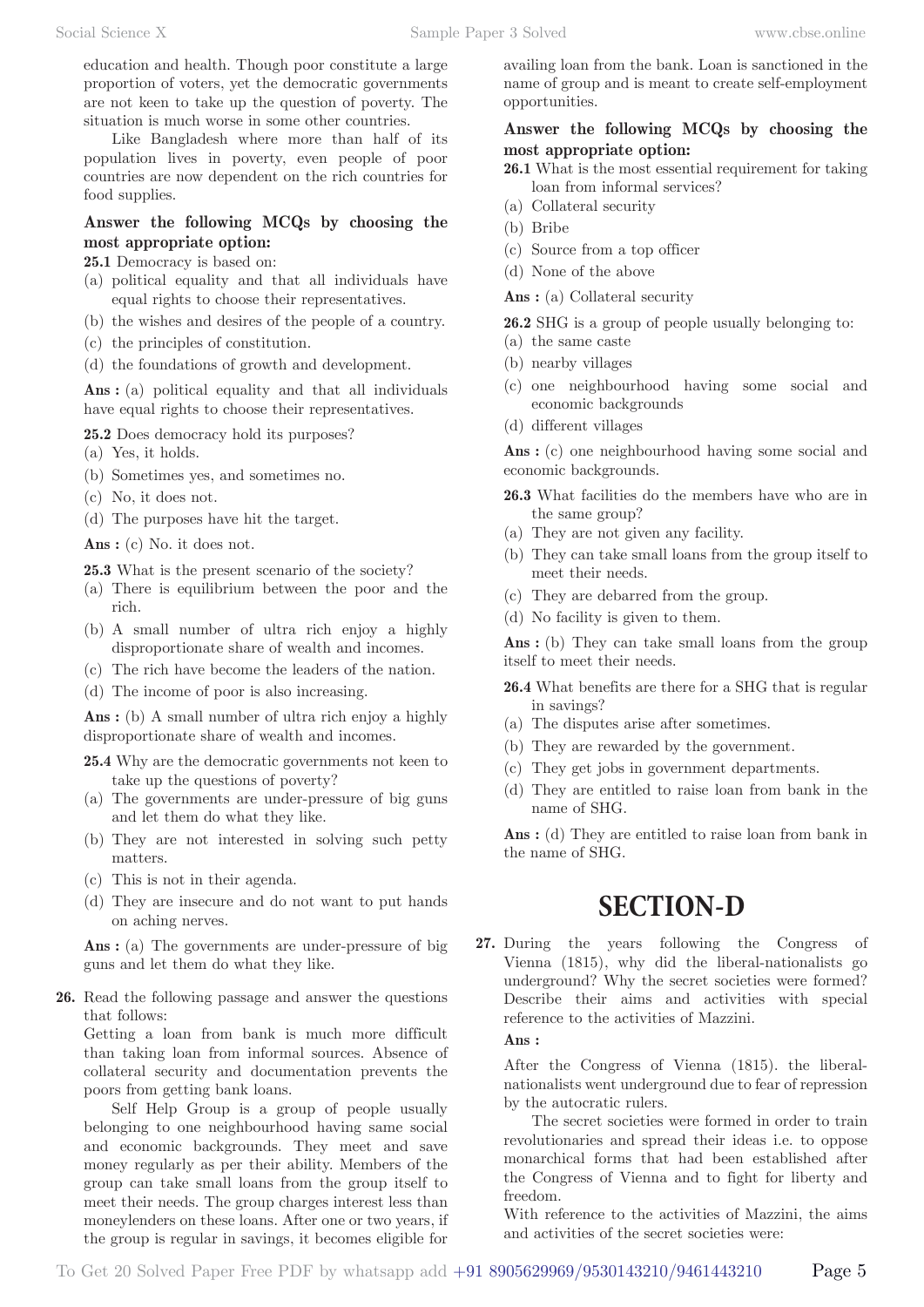- (i) Mazzini was the Italian revolutionary. He was a member of the secret society of the Carbonari. Later on, he founded two societies-Young Italy in Marseilles and Young Europe in Berne. Aim of Mazzini was to have a unified republic in Italy as the basis of liberty. He believed that the nations were the natural units of mankind.
- (ii) Secret societies were formed in Germany, France, Switzerland and Poland.
- (iii) The conservatives were frightened as a result of the secret societies. Metternich described Mazzini as the most dangerous enemy of his social order.

#### **or**

'The Civil Disobedience Movement was different from the Non-cooperation Movement. Support the statement with examples.

#### **Ans :**

The Civil Disobedience Movement was different from the Non-cooperation Movement. The main differences between these two movements were:

- (i) The Non-cooperation Movement was launched in 1921 but the Civil Disobedience Movement was launched in 1930.
- (ii) The Non-cooperation Movement started with middle class participation whereas the Civil Disobedience Movement was first supported by the industrialists like GD Birla and Purshottamdas Thakurdas.
- (iii) Due to Khalifa issues, the Muslim community participated in Non-cooperation Movement on a large scale. But the growing proximity of the Congress party and Hindu Mahasabha prevented the Muslims to participate in the Civil Disobedience Movement.
- (iv) The Non-cooperation Movement was withdrawn by Gandhiji due to a violent incident at Chauri Chaura. But the Civil Disobedience Movement was withdrawn in 1931, when Gandhiji signed the 'Gandhi-Irwin' pact.
- (v) In Non-cooperation Movement, women did not participate on a large scale. Whereas, large scale participation of women is one of the most significant features of the Civil Disobedience Movement.
- **28.** Describe various technological and institutional reforms which led to the Green Revolution in India.

#### **Ans :**

'Green Revolution' means revolution in the field of agricultural production by the use of various technological and institutional reforms.

The technological reforms which led to the Green Revolution in India are as follows:

- (i) Several schemes for irrigation were undertaken and arid and semi-arid areas were brought under cultivation.
- (ii) The development of HYV seeds of wheat in the early 60s and those of rice in 70s laid the foundation of the Green Revolution in India.

The institutional reforms which led to the Green Revolution are as follows:

(i) Agriculture was given the top priority in the first Five Year Plan.

- (ii) Crop Insurance Scheme was launched by the government to protect the farmers against losses caused by crop failure on account of natural calamities like drought, flood, hailstorm, cyclone, fire, etc.
- (iii) Collectivisation, consolidation of holdings, abolition of the Zamindari system, etc., were given top priority to bring about institutional reforms in the country after independence.

#### **or**

Describe the geographical conditions required for the growth of rice.

#### **Ans :**

Geographical conditions for the growth of rice are:

- (a) It is a Kharif crop which requires high temperature and high humidity. This means monthly temperature of above 25° C with minor variation in season, is suitable for the growth of the plant.
- (b) Rice, a rain-fed crop requires 100 cm and above of annual rainfall. In areas of less rainfall, it grows with the help of irrigation.
- (c) Rice can grow in a variety of soils including silts, loams and gravels, but it is grown best in alluvial soil with a sub-soil of impervious clay.
- (d) Rice also requires a large number of cheap and skilled labour for preparation of fields, transplanting of rice plants and harvesting.
- (e) Rice is cultivated in almost of all the states of India, but most of its cultivation is concentrated in the river valleys, deltas of rivers and the coastal plains.
- **29.** Give an account of ethnic composition of Sri Lanka.

#### **Ans :**

Sri Lanka comprises of various communities and diverse population which signifies its complex ethnicity. It's ethnic composition is as follows:

- (i) Sinhala-speaking community accounts for 74% of the total population who enjoy majoritarian status in the country.
- (ii) The another community is Tamil-speaking which has two sub-groups-the Sri Lankan Tamils and the Indian Tamils.
- (iii) The Sri Lankan Tamils account for 13% of the population. They are the natives of Sri Lanka.
- (iv) The Indian Tamils account for 5% of the population. They are of Indian origin.
- (v) About 7% are Christians in both Tamil and Sinhalas and the rest 1% are Muslims.
- **30.** Why has federalism succeeded in India? Which four policies adopted by India have ensured this success? **Ans :**

Indian union is based on the principles of federalism. Federalism has succeeded in India due to the policies adopted by the Indian government.

The four policies adopted by India which have ensured this success are:

- (i) **Centre-State Relations:** Federalism has been strengthened by restructuring of centre-state relations.
- (ii) **Decentralisation:** In India, power has been decentralised to the local government which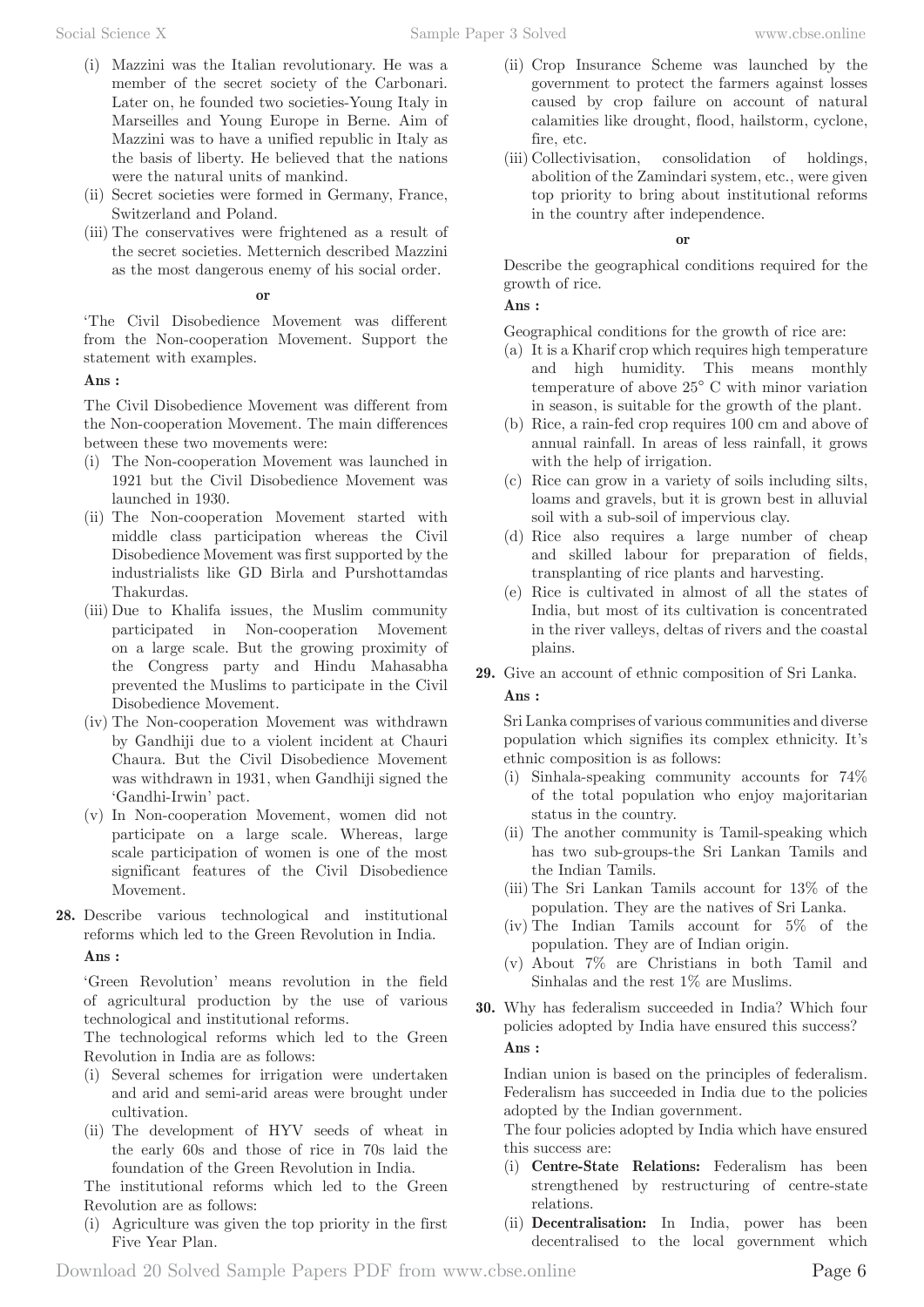includes panchayats and municipalities.

- (iii) **Linguistic States:** The policy of creating linguistic states has also strengthened federalism. This policy united the nation despite of the division.
- (iv) **Language Policy:** Indian federation did not give status of national language to any one language. This has strengthened federalism to a large extent.
- **31.** What are better public facilities needed for the development of the country? Explain any four public facilities.

#### **Ans :**

Public facilities are the facilities provided by the government either free of cost or at a very low price for the welfare of the people like schools, health centres, public transport etc.

Four major public facilities are as follows:

- (i) **Basic Education:** Government provides schools and other educational facilities like chairs, books etc. to be used by the public.
- (ii) **Basic Health Facilities:** Government provides hospitals and vaccine programmers to maintain proper health of public.
- (iii) **Law and order Facility:** It is the duty of the government to ensure law and order and provide security in order to maintain peace in the country.
- (iv) **Public Distribution System (PDS):** Government has opened PDS shops or ration shops to supply basic food items like rice, wheat, pulses etc. at very low price to the lower income groups or poor peoples.

#### **or**

Elucidate the significance of secondary sector in Indian economy.

#### **Ans :**

Secondary sector plays an important role in Indian economy which can be understood through the following points:

- (i) Secondary sector involves the industrial production. Industrial activities utilise the materials produced in the primary sector.
- (ii) In the process, it creates massive employment at various stages. It also induces service sector like transport, market etc. to flourish.
- (iii) All the sectors of economy are interdependent. Secondary sector has a great contribution for the sustainance and growth of other sectors.
- (iv) It absorbs excess labour from the primary sector and reduces disguised unemployment.
- (v) It also contributes significantly to the GDP of India.

### **SECTION-E**

#### **MAP SKILL BASED QUESTION**

**32.** (1) Two places (a) and (b) are marked on the given political outline map of India. Identify them and write their correct names on the lines drawn near them.

- (a) The place where the Indian National Congress Session (1920) was held in September.
- (b) The place where the Jallianwala Bagh incident took place.
- (2) On the same map of India, locate and label any three of the following:
	- (a) Noida A software technology park
	- (b) Vijaynagar An iron and steel plant
	- (c) Kalpakkam A nuclear power plant
	- (d) Karnataka Major producer of coffee
	- (e) Indore A cotton textile industry



**Ans :**